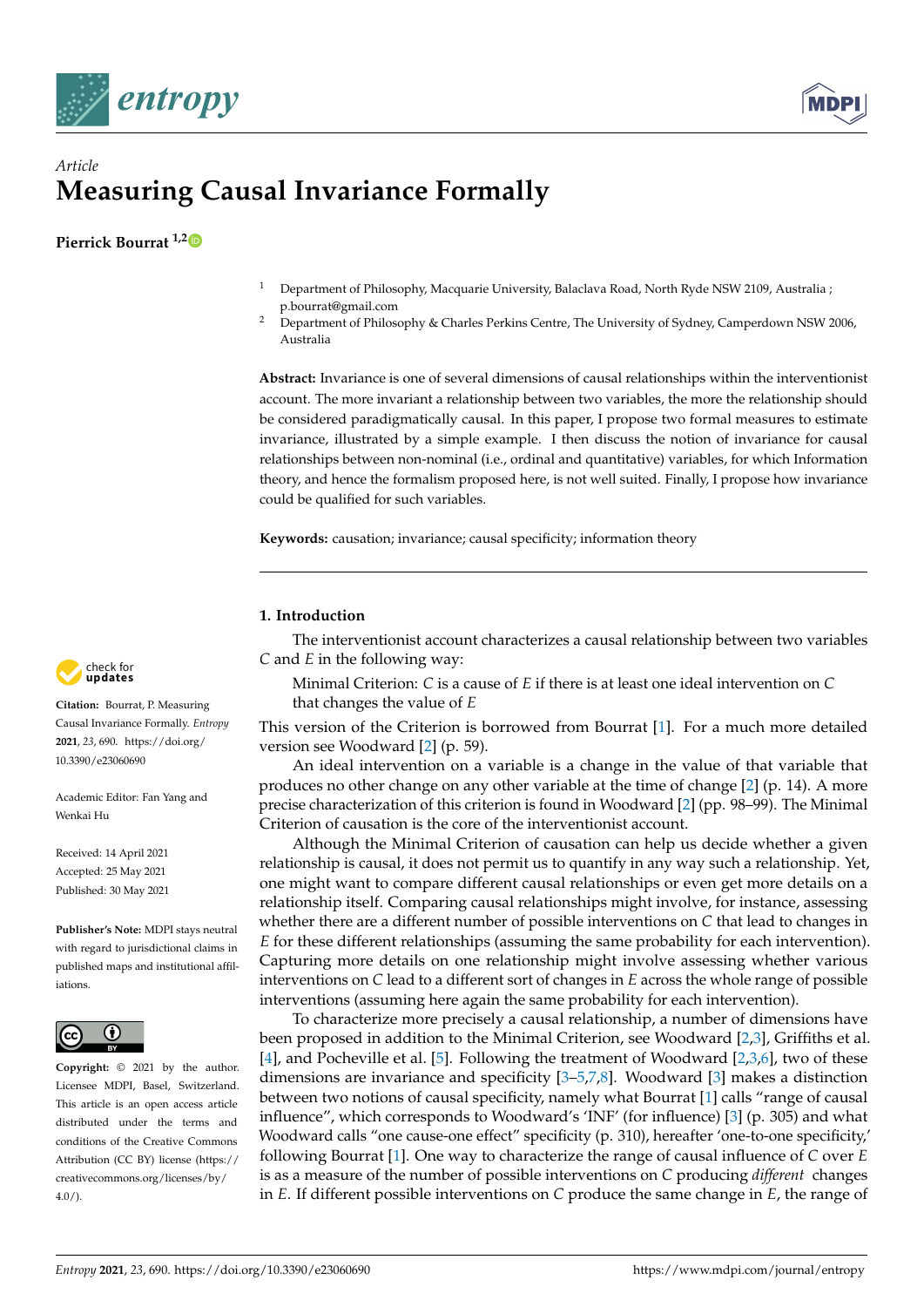influence of the causal relationship between *C* and *E* will be lower than if each possible intervention leads to a different change in *E*. A classical example to illustrate the notion of range of influence comes from Woodward [\[3\]](#page-13-2). The dial of a radio has a higher range of influence than the on/off switch. This is so because there are many positions of the dial that correspond to many different channels. In contrast, the range of influence of the on/off switch is lower because it can only take two values and lead to two distinct outcomes: we hear something or we do not.

One-to-one specificity concerns the extent to which exactly one value of *C* corresponds to exactly one value of *E*. For instance, an enzyme might bind to only a single substrate while a different enzyme might bind to different substrates and catalyze a higher number of reactions. The binding specificity of the first enzyme, which is an example of one-to-one specificity, is higher than the specificity of the second enzyme. For more on the distinction between the two types of specificity see Bourrat [\[1\]](#page-13-0), Woodward [\[3\]](#page-13-2), and Lean [\[9\]](#page-13-8).

As we shall see, range of influence has been formalized by Griffiths et al. [\[4\]](#page-13-3) as mutual causal information (see Section [2\)](#page-2-0), while Bourrat [\[1\]](#page-13-0) has provided a formalism close to that of Griffiths et al., for one-to-one specificity. One-to-one specificity corresponds to an information-theoretic measure related to causality mutual information known as (causal) variation of information.

Moving on to invariance, Woodward defines the invariance between *C* and *E* as the extent to which this relationship "remains stable or unchanged as various other changes occur" [\[2\]](#page-13-1) (p. 239). He also distinguishes two types of invariance [\[2](#page-13-1)[,3](#page-13-2)[,6\]](#page-13-5). A relationship is invariant following the first sense if for any ideal intervention on *C*, the causal relationship (or function)  $C \rightarrow E$  remains unchanged. Most causal relationships are not invariant for all possible ideal interventions. However, the more invariant the relationship, the larger the number of ideal interventions on *C* will leave the functional relationship  $F(C) = E$ unchanged. For instance, to use an example inspired from Woodward [\[2\]](#page-13-1), different springs made of different materials with the same stiffness in the same conditions (e.g., temperature) will satisfy Hooke's law—which says that the force necessary to extend the spring by a given distance is proportional to that distance—with different degrees of invariance. Some springs will be able to undergo more force before breaking up, and thus the causal relationship between force and distance will be more invariant than for other, more fragile springs. Taking the radio example again with slight modifications, suppose two radios which are both susceptible to interference in presence of a cell phone. However, one radio is more susceptible to interference than the other— when a cell phone is placed in the same room as the radios, there more locations where the cell phone is placed that lead to some interference with this radio, everything else being equal. While both radios are susceptible to inference, the causal relationship between the location of the cell phone and the existence of interference with the radio is more invariant for the radio which is more susceptible to interference.

Under the second sense of invariance, a causal relationship is more invariant than a second relationship, if intervening on the value of variables in the background of the first relationship leads to less change in the properties of the relationship than changes in the properties of the second relationship. For instance, some alleles of a particular gene are expressed only in a particular environment. This is the case of a mutation causing a suite of reactions (e.g., fever, muscle rigidity) known as "malignant hyperthermia" *only* during a general anesthesia [\[10\]](#page-13-9). Other genes are expressed in nearly all viable environments. This the case of genetic abnormalities on the fourth chromosome leading to Huntington's Disease, which occurs in 100% of the individuals with these abnormalities [\[10\]](#page-13-9). The causal relationship between genotype and phenotype in more invariant in the case of Huntington's Disease than of malignant hyperthermia. Here again, no causal relationship is invariant for all possible interventions in the background of the relationship under this second sense. Yet, the higher the invariance of the relationship, the larger the number of interventions on the background variables, which can be symbolized as *B*, will keep the function  $F(C) = E$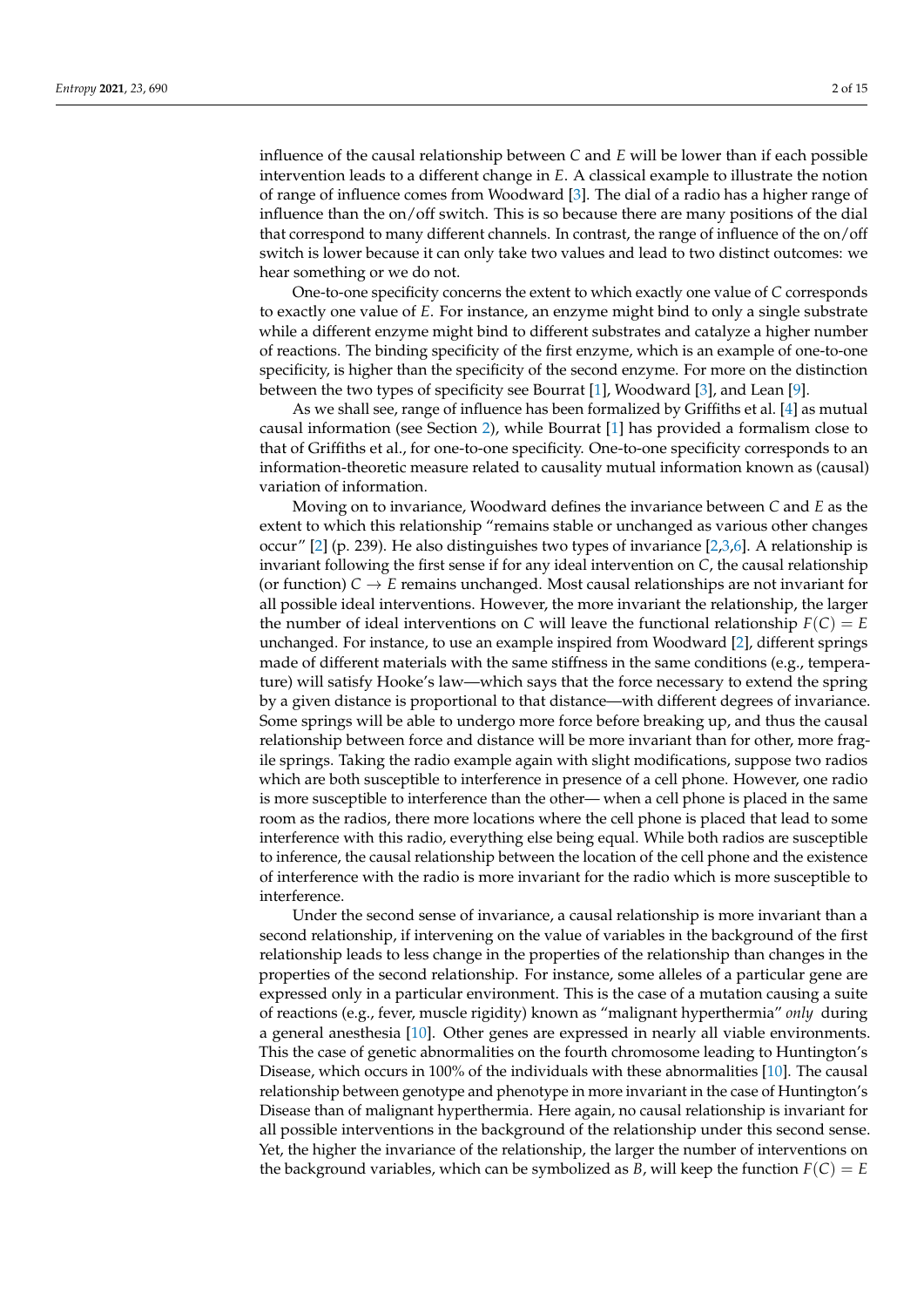unchanged. Following Pocheville et al. [\[5\]](#page-13-4), I will call the first kind of invariance "invariance" and the second kind "stability."

Woodward's framework can be deployed in many different contexts. For instance, it has been applied in the context of genetic causation (e.g.,  $[1,5,8,11,12]$  $[1,5,8,11,12]$  $[1,5,8,11,12]$  $[1,5,8,11,12]$  $[1,5,8,11,12]$ ), developmental biology (e.g., [\[13](#page-14-0)[,14\]](#page-14-1)), heritability (e.g., [\[10,](#page-13-9)[15,](#page-14-2)[16\]](#page-14-3)), microbiome research (e.g., [\[17\]](#page-14-4)), drug design (e.g., [\[9\]](#page-13-8)), epidemiology (more particularly as a way to understand Koch's postulates) (e.g., [\[18\]](#page-14-5)), and so forth.

In this paper, starting with the work of Griffiths et al. [\[4\]](#page-13-3),which provided a rigorous measure of the notion of specificity *qua* range of influence, I provide some possible information-theoretic measures of invariance. To be clear, these measures should not be regarded as the only possible ones. There are two reasons for this. First, information theory only captures some elements of a relationship between two variables. Garner and McGill [\[19\]](#page-14-6) illustrate this point well by showing that some relations between information and variance analyses exist. They recommend, however, wherever possible, to use both types of analyses since they both come with advantages and drawbacks. Second, because the notion of invariance is a verbal one, it is prone to different interpretations (within certain bounds). As such I only provide one possible interpretation.

I will treat neither the notion of stability, which has received a substantial treatment for nominal variables in Pocheville et al. [\[5\]](#page-13-4), nor the notion of one-to-one specificity (again for nominal variables), which is treated in depth in Bourrat [\[1\]](#page-13-0). I will also restrict my analysis to nominal variables, but I will set the stage for future work in this area for non-nominal variables.

In Section [2,](#page-2-0) I present the account of Griffiths et al. [\[4\]](#page-13-3) and Pocheville et al. [\[5\]](#page-13-4) of causal specificity *qua* range of influence as a measure of mutual information. I also present an equivalent formulation of mutual information in terms of what is known as "pointwise mutual information", another information-theoretic measure closely related to mutual information which will be the basis for my discussion of invariance. In Section [3,](#page-4-0) starting from the notion of pointwise mutual information, I propose two measures that estimate Woodward-invariance. In Section [4,](#page-8-0) I use a toy example to show how these measures could be deployed. Finally, in Section [5,](#page-10-0) I show the limits of application of the measures proposed in Section [3](#page-4-0) for causal relationships between non-nominal variables.

#### <span id="page-2-0"></span>**2. Mutual Causal Information and Range of Influence**

Both Korb et al. [\[20\]](#page-14-7) and Griffiths et al. [\[4\]](#page-13-3) (See also Tononi et al. [\[21\]](#page-14-8)) independently proposed a measure of range of influence (what Korb et al. call "causal power") of *C* on *E* as the amount of mutual information transferred from *C* to *E*. I follow here the treatment from Griffiths et al. [\[4\]](#page-13-3) and Bourrat [\[1\]](#page-13-0). Note here that the relationships between information theory and causation have been explored in the foundational work of Collier [\[22,](#page-14-9)[23\]](#page-14-10) and Andersen [\[24\]](#page-14-11).

Mutual information is a measure derived from information theory and in partic-ular Shannon entropy [\[25\]](#page-14-12). The entropy of a variable *X* ( $H(X)$ ) with *n* possible states  $x_1, x_2, ... x_i, x_n$ , each with a probability  $p$  is defined as

$$
H(X) = -\sum_{i=1}^{n} p(x_i) \log_2 p(x_i).
$$
 (1)

Verbally, the entropy of a variable represents the amount of uncertainty about that variable. It is classically measured in bits and can be conceived of as the expected minimum number of questions with a yes/no answer one has to ask to know with certainty the value of the variable. To take a simple example, the outcome of tossing a fair coin has an entropy of only 1 bit because to know with certainty the outcome one only needs to ask a single question such as "Is it heads?" or "Is it tails?".

The mutual information between two variables, which is derived from Shannon entropy, represents the amount of information gained about one variable upon learning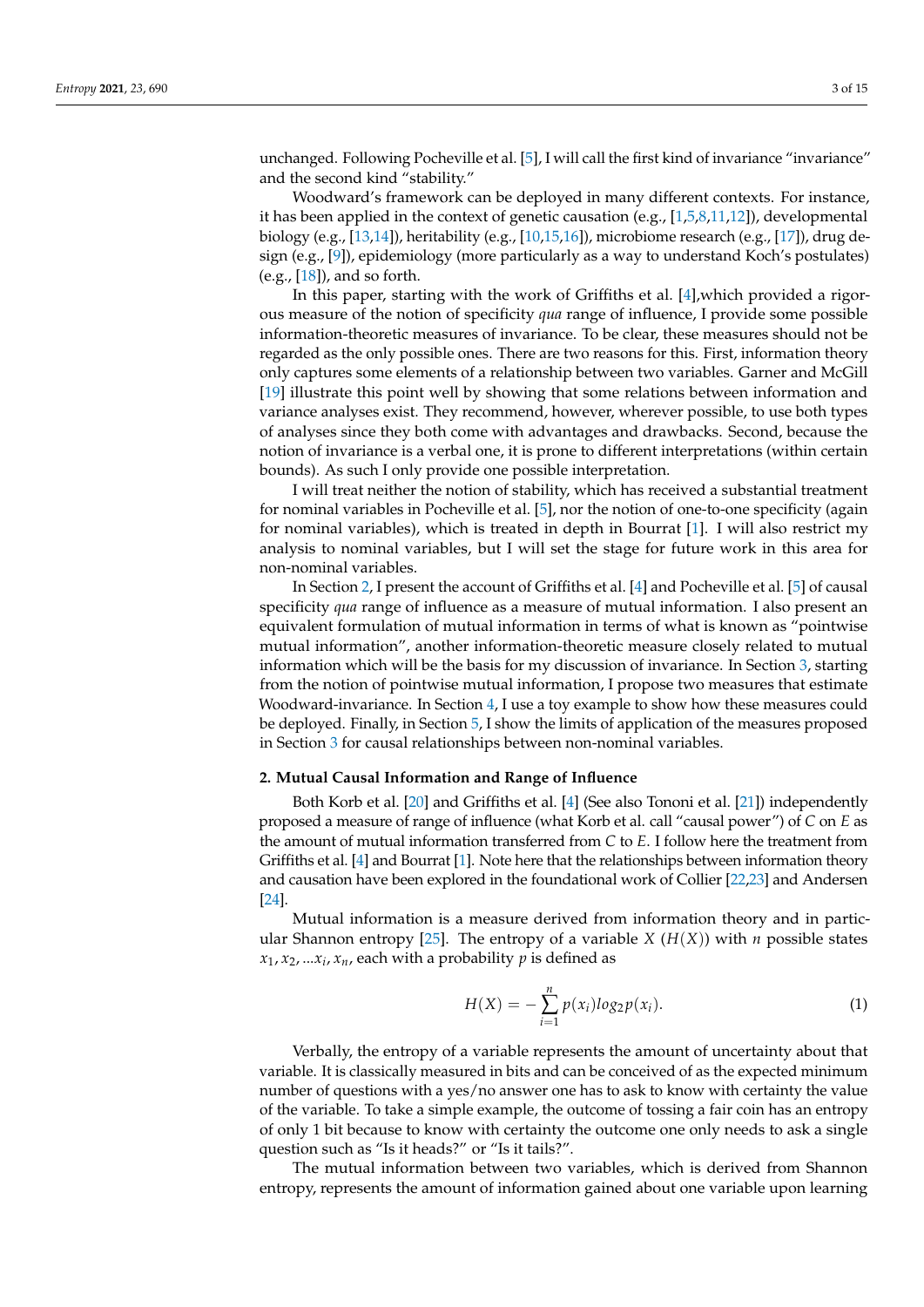the value of the other. Formally, one way to define the mutual information between *E* and the variable *C* is as

$$
I(E;C) = H(E) - H(E|C),
$$
\n(2)

where  $I(E; C)$  represents the mutual information between *E* and *C*,  $H(E)$  represents the entropy of  $E$ , and  $H(E|C)$  is the entropy of  $E$  conditional on  $C$ , or, in other words, the amount of uncertainty remaining on *E* upon learning the value of *C*.

Griffiths et al. [\[4\]](#page-13-3), provide a causal version of mutual information between two variables in the causal graph  $C \to E(I(E; C))$ , which will be the causal model I consider throughout, in which *C* and *E* are related by a joint probability distribution, as follows

<span id="page-3-0"></span>
$$
I(E; \hat{C}) = H(E) - H(E|\hat{C}).
$$
\n(3)

Here, ' $\hat{\ }$ ' represents the do(.) operator proposed by Pearl [\[26\]](#page-14-13) which itself represents an ideal intervention performed on a variable. Thus,  $\hat{C}$  in Equation [\(3\)](#page-3-0) represents the variable *C* to which the value has been set by an intervention. Following Bourrat (2019), I will call the measure defined in Equation [\(3\)](#page-3-0) "mutual causal information." Griffiths et al. show that this measure corresponds to Woodward's *INF*.

As mentioned above, in this paper, I will focus on invariance rather than range of influence. However, Pocheville et al. [\[5\]](#page-13-4) have proposed, based on the measure of range of influence as mutual causal information, that range of influence (which they call 'specificity') and invariance are equivalent (see also [\[7\]](#page-13-6)). As we shall see, however, the two are different properties of causal relationships. Starting from the notion of mutual causal information will allow me to show why. Furthermore, it turns out that another way of expressing the (causal) mutual information between *C* and *E* is relevant to my formal measures of invariance. One definition of mutual information is the expected value over all possible values of *C* and *E* of what is known as "pointwise mutual information."For more on this concept see Fano [\[27\]](#page-14-14) (Chap. 2) in which the term "mutual information" corresponds to the notion of pointwise mutual information used here. We have

<span id="page-3-1"></span>
$$
I(E;C) = E(pmi(e_j; c_i)),
$$
\n(4)

where  $pmi(e_j; c_i)$  is the pointwise mutual information between  $c_i$ , which is one of the *N* possible values of *C*, and *e<sup>j</sup>* , which is one of the *M* possible values of *E*, and E is the expected value. The pointwise mutual information between *c<sup>i</sup>* and *e<sup>j</sup>* is defined in bits as

$$
pmi(e_j; c_i) = \log_2 \frac{p(c_i, e_j)}{p(c_i)p(e_j)} = \log_2 \frac{p(c_i|e_j)}{p(c_i)} = \log_2 \frac{p(e_j|c_i)}{p(e_j)},
$$
\n(5)

where  $p(c_i)$ ,  $p(e_j)$ ,  $p(c_i, e_j)$ ,  $\frac{p(c_i|e_j)}{p(c_i)}$  $p(c_i|c_j)$  and  $p(e_j|c_i)$  are the respective probabilities of events  $c_i$ ,  $e_j$ ,  $c_i$  and  $e_j$ ,  $c_i$  knowing  $e_j$ , and  $e_j$  knowing  $c_i$ .

Using the do(.) operator, for any probability distribution of interventions on *C*. As pointed out by an anonymous reviewer, it is important to note that the standard do-calculus of Pearl does not exactly use distributions over interventions even if it is often presented as such. To properly define interventions from the do-calculus perspective, one must explicitly define intervention variables in the sense given by Pearl [\[28\]](#page-14-15). The causal version of Equation [\(4\)](#page-3-1) reads

<span id="page-3-2"></span>
$$
I(E; \widehat{C}) = E(pmi(e_j; \widehat{c_i})) = E\left(log_2 \frac{p(e_j|\widehat{c_i})}{p(e_j)}\right),
$$
\n(6)

where  $pmi(e_j; \hat{c}_i)$  is the pointwise mutual causal information from one value of *C* (*c<sub>i</sub>*) fixed<br>by intervention to one value of *E* (*c*) by intervention to one value of *E* (*e<sup>j</sup>* ).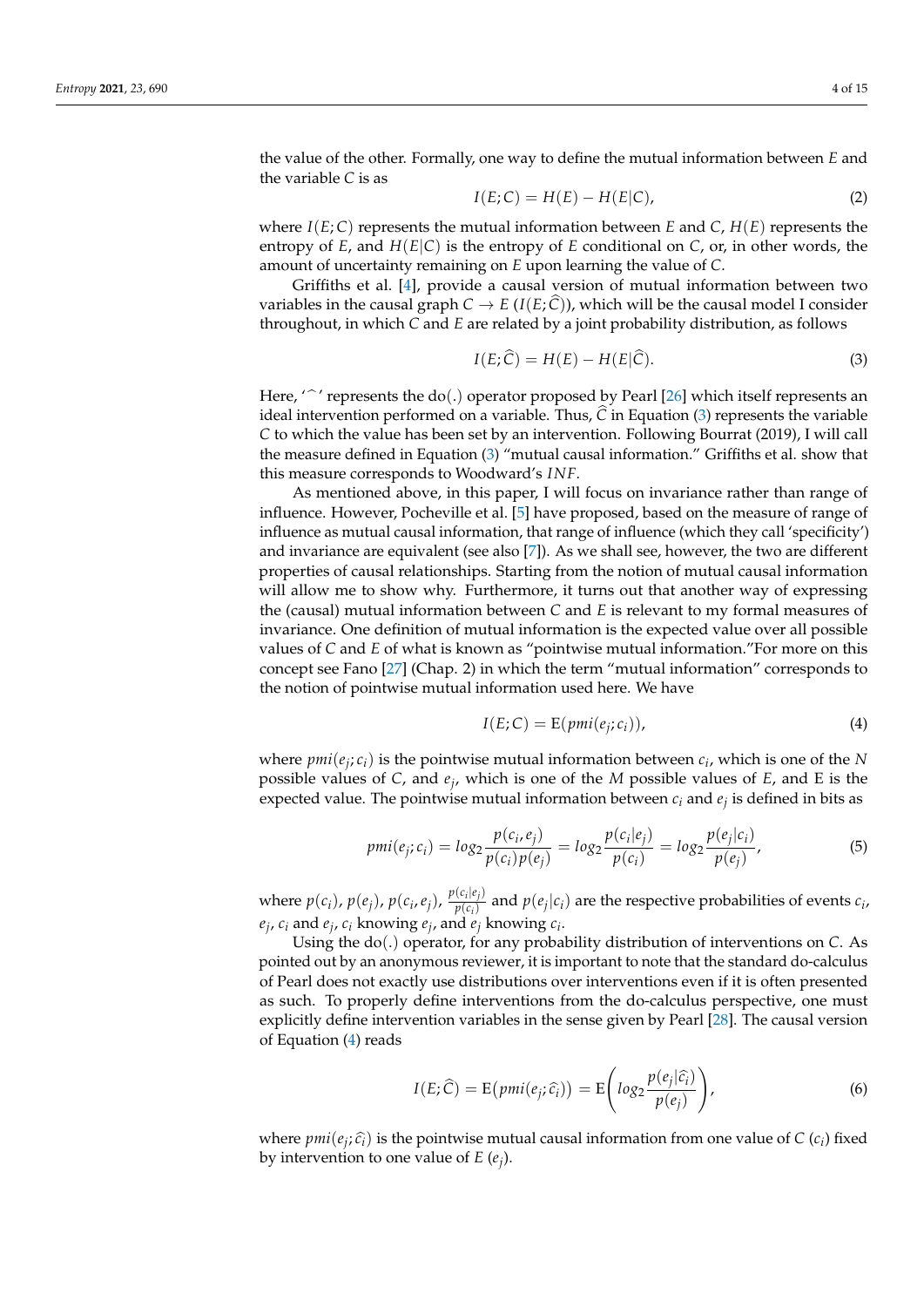With this rudimentary introduction to the notion of mutual information, I turn in the next section to the core of this paper, namely, the notion of invariance, and provide formal information-theoretic measures of it.

### <span id="page-4-0"></span>**3. Measuring Invariance**

In this section, I propose that one way to approach the Woodward-invariance of a causal relationship between *C* and *E* in the causal graph  $C \rightarrow E$  is to start from the causal measure of pointwise mutual information between the different values of *C* and *E* presented in Equation [\(6\)](#page-3-2). Woodward-invariance, from this perspective, amounts to calculating the mean of two variances or by applying calculating the mean of two standard deviations. Using a standard deviation instead of a variance has the advantage of giving a result in bits, while the result with a variance would be in *squared-bits*. In this paper, I will present the case with standard deviations for this reason.

The first part of the measure of invariance is the standard deviation of the pointwise mutual causal information from *C* to *E* once *C* has been fixed to a particular value by intervention, or in other words, conditioning on  $\hat{C}$ . The second is the standard deviation of the same pointwise mutual causal information conditioning this time on *E*.

Before giving formal definitions of these two standard deviations, I will provide, with the help of the diagrams presented in Figure [1,](#page-5-0) an intuitive understanding of what these standard deviations measure. This type of diagram is the same as those used in Griffiths et al. [\[4\]](#page-13-3), Pocheville et al. [\[5\]](#page-13-4) and Bourrat [\[1\]](#page-13-0). Each of the four diagrams represent the mapping between different values of the variable *C* which has been intervened upon and *E*. Following Bourrat [\[1\]](#page-13-0), I assume equiprobability for the values of *C*, which is one way to make sense of the notion of possible causation. For a discussion of other probability distributions and how they relate to different senses of causation see Griffiths et al. [\[4\]](#page-13-3).Each arrow leaving one value of *C* represents the probability of this value causing the value of *E* it points to, conditional on this value of *C* (for more details see the caption of Figure [1\)](#page-5-0). If only one arrow leaves a given value of C, the probability is 1 and the effect it leads to is deterministic. If more than one arrow leaves a value of *C*, then we suppose that each arrow has the same probability conditioning on this value of *C*. The effect *E*, in such a case, is indeterministic because one value of *C* does not always cause one value of *E*. When, in contrast, multiple values of *C* point to the same value of *E*, the effect is multiple realized.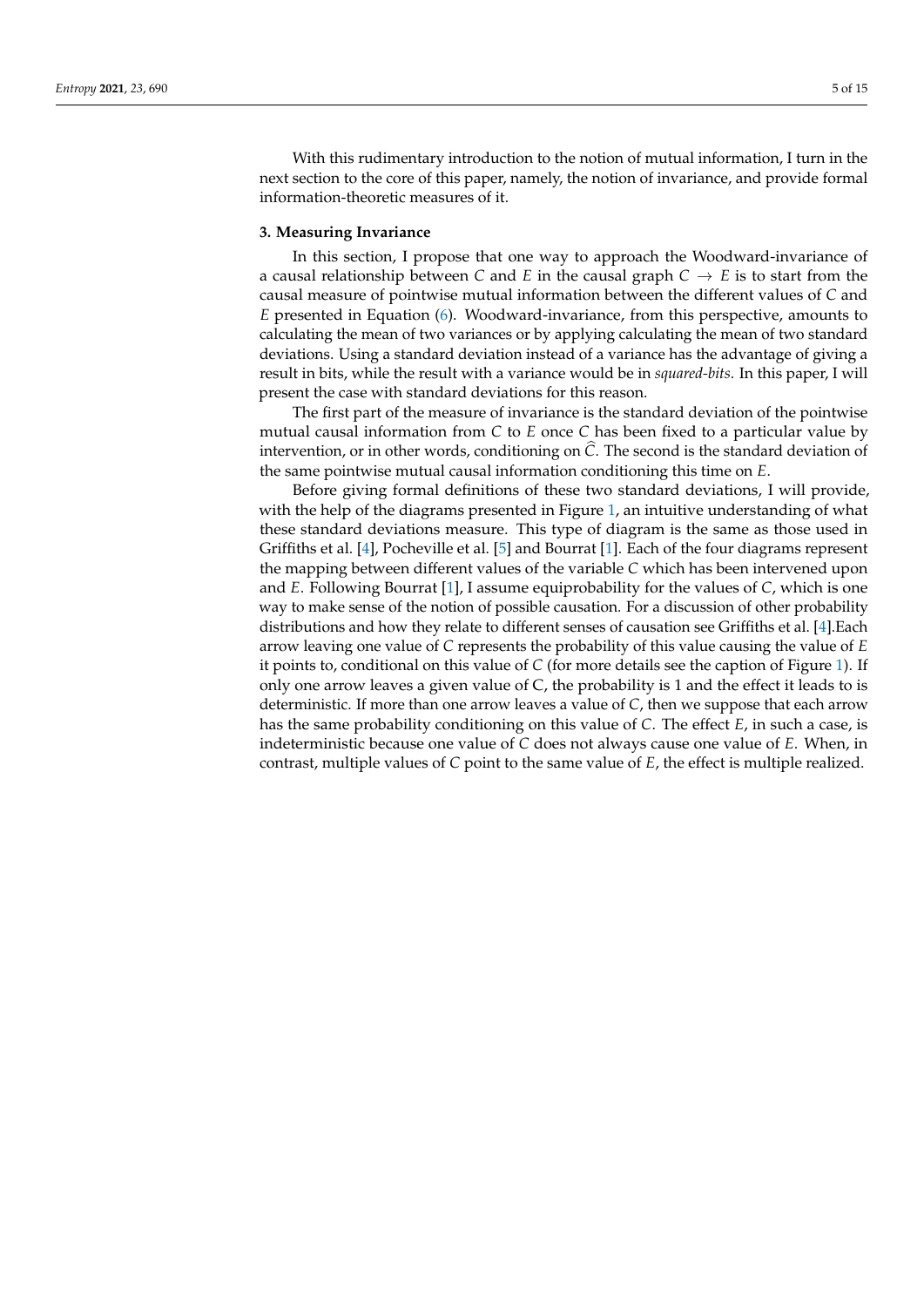<span id="page-5-0"></span>



(**a**) mutual causal information from *C* to *E* of 1.58 bits, that is lower than in (b) but with a higher Woodward-invariance.







(**c**) Invariance in *C* for *E* (each value of *C* is associated with one value of *E*) but some variance in *E* for *C* (each value of *E* is associated with one, two, or three values of *C*).

(**d**) Invariance in *E* for *C* (each value of *E* is associated with one value of *C*) but some variance in *C* for *E* (each value of *C* is associated with one, two, or three values of *E*). It is case symmetric to (c).

**Figure 1.** Causal diagrams between *C* and *E* with different degrees of invariance. In each diagram, each value of *C* (e.g., *c*<sup>1</sup> , *c*2) has the same probability. If there are four possible values of *C*, then each value has a probability of  $\frac{1}{4}$ . Furthermore, when more than one arrow leaves from a particular value of *C*, each arrow has the same probability conditioned on the value of *C* it leaves from. For instance two arrows leaving a particular value of C implies a conditional probability of  $\frac{1}{2}$  for each arrow. In a context where there are six possible values of *C*, the overall probability of an arrow leaving a value of *C* from which overall two arrows are leaving is thus  $\frac{1}{2} \times \frac{1}{6} = \frac{1}{12}$ .

Following the conventions of the diagrams in Figure [1,](#page-5-0) the first standard deviation corresponds to a measure of whether, across the whole range of possible values of *C* which have been intervened upon, there is variation in the number of arrows leaving one particular value of *C*, assuming each value of *C* has the same probability. The second standard deviation amounts to measuring whether there are differences in both the number and weight of arrows heading toward a particular value of *E* across the whole range of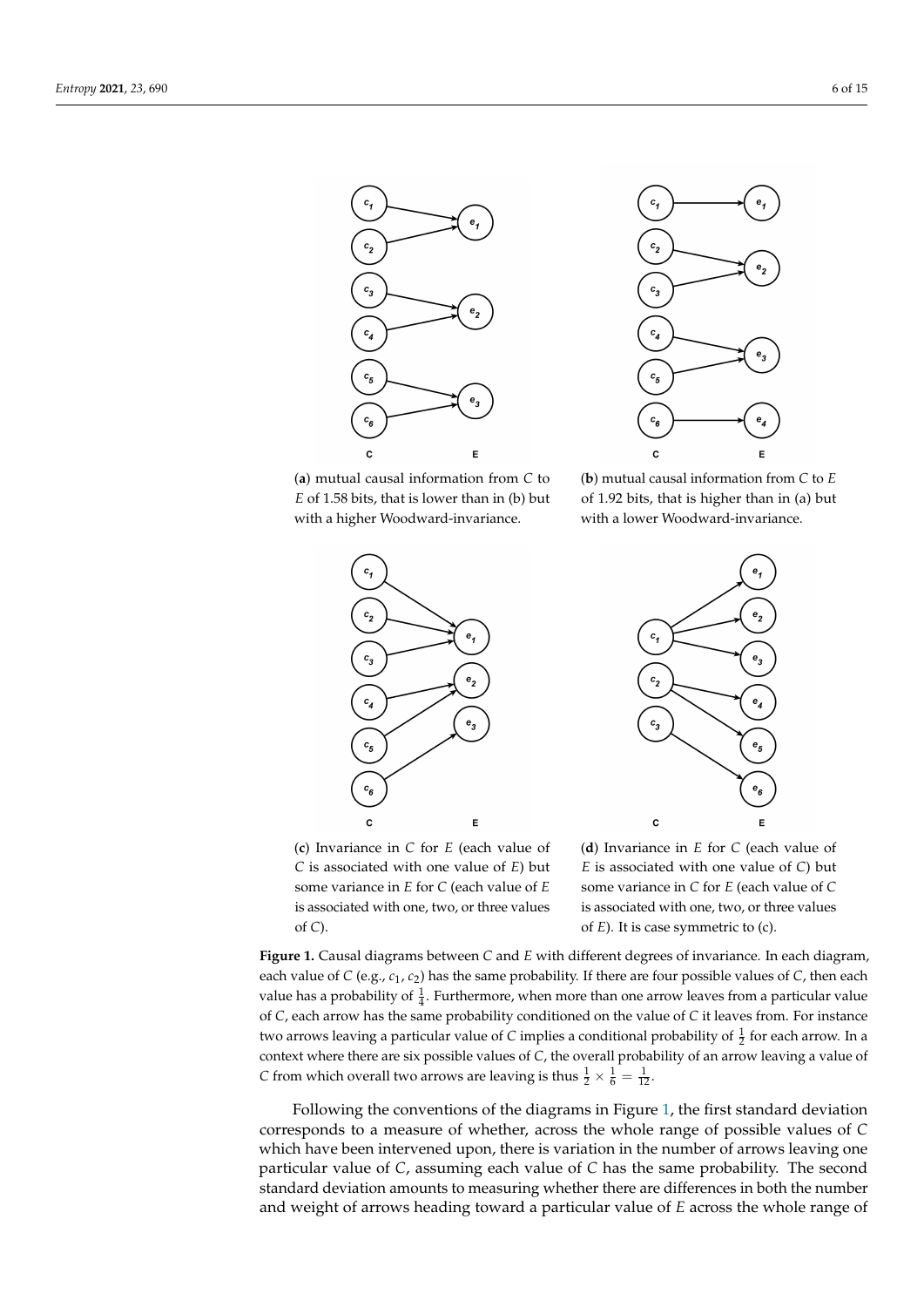possible values of *E*, assuming each value of *E* has the same probability. Note that the overall weight of each arrow is important here, because one arrow heading towards one value of *E* could represent, overall, a different probability than another arrow pointing toward the same or a different value of *E*.

Using the diagrams in Figure [1,](#page-5-0) we can make sense of the notion of invariance by looking at the diagram Figure [1a](#page-5-0),b. We can see that the causal relationship between *C* and *E* is more invariant in Figure [1a](#page-5-0) than in Figure [1b](#page-5-0). This is because starting *from any value of C* in Figure [1a](#page-5-0) one out of five possible interventions leads to no change in *E* and four out of five leads to a change in *E*. If we now move to Figure [1b](#page-5-0), *for some values* of *C*, namely *c*<sup>1</sup> and *c*6, five possible interventions out of five lead to changes in the value of *E* and *for the other values* four out of five possible interventions lead to a change and one out of five will lead to no change. Thus, because there is more variation in the type of outcome (change/no change), intervening on *C* leads to in Figure [1b](#page-5-0) than in Figure [1a](#page-5-0), and the relationship between *C* and *E* in Figure [1a](#page-5-0) is more invariant than it is in Figure [1b](#page-5-0). Furthermore, the mutual causal information from *C* to *E* in Figure [1b](#page-5-0) (1.92 bits) surpasses that of Figure [1a](#page-5-0) (1.58 bits), which clearly shows that range of influence and invariance ought to be considered as distinct properties contrary to what has been claimed in the literature (e.g., [\[5,](#page-13-4)[7\]](#page-13-6)). This is so because a higher range of influence does not equate to a higher level of invariance, as I define it here.

Importantly, it should be noted that if the two standard deviations measuring invariance are low, this implies on the one hand that the variation on the mapping between one given value of *C* and the different possible values of *E* is very similar across all values of *C*, and on the other hand that the mapping between one given value of *E* and the different possible values of *C* is also very similar across all values of *E*. Using only one of the two standard deviations is insufficient to assess the overall invariance of the relationship. This is so because there might be little or no variation in the mapping between one given value of *C* and the different possible values of *E* with which it is associated, yet substantial variation between one given value of *E* and the different possible values of *C* with which it is associated, and vice versa. Using the diagrams in Figure [1,](#page-5-0) this situation is one in which many values of *C* are mapped in the same way to *E* (each value of *C* might, for instance, be associated with one single *E* as in Figure [1c](#page-5-0)), while each value of *E* is mapped in a different way to *C* (each values of *E* might, as one possibility, be associated with a different number of values of *C* as in the same diagram), and vice versa as in Figure [1d](#page-5-0). In such cases, the reduction of uncertainty in the value of *C* (*E*) upon learning the value of *E* (*C*), once an intervention is carried out on *C*, will vary for different values of *E* (*C*). Furthermore, each standard deviation should be given the same weight in the measure of invariance as there is no principled reason to favor either the relationship of a causal value with its effect(s) or the causal relationship of an effect value with its cause(s).

I now present the two standard deviations formally. The details of the derivations for these formulas are presented in the Appendix [A.](#page-12-0) We get the standard deviation of the expected pointwise mutual information between one known value of  $C$   $(c_i)$  fixed by intervention and one value of *E* across the whole range of *M* possible values of *E*  $(\sigma \left[ \mathbb{E}_{\mathsf{c}_i} \{ \textit{pmi}(e_j; \widehat{c}_i) \} \right])$  as

$$
\sigma \left[ E_{c_i} \{ pmi(e_j; \hat{c}_i) \} \right] =
$$
\n
$$
\sqrt{\sum_{i=1}^{N} p(\hat{c}_i)} \left( \left[ \sum_{j=1}^{M} p(e_j | \hat{c}_i) \log_2 \frac{p(e_j | \hat{c}_i)}{p(e_j)} \right] - MI(E; \hat{C}) \right)^2.
$$
\n(7)

<span id="page-6-0"></span>If  $\sigma[E_{c_i} \{pmi\}\}$  = 0, this implies that all values of *C* have the same type of initian with *F* that is for each *C* welve the same probability on average for each one association with *E*, that is, for each *C* value, the same probability on average, for each one of these effects. In that sense the relationship between *C* and *E* is invariant. If, instead  $\sigma\left[E_{c_i}\{pmi(e_j;\widehat{c}_i)\}\right] > 0$ , this implies that not all of the values of *C* have the same type of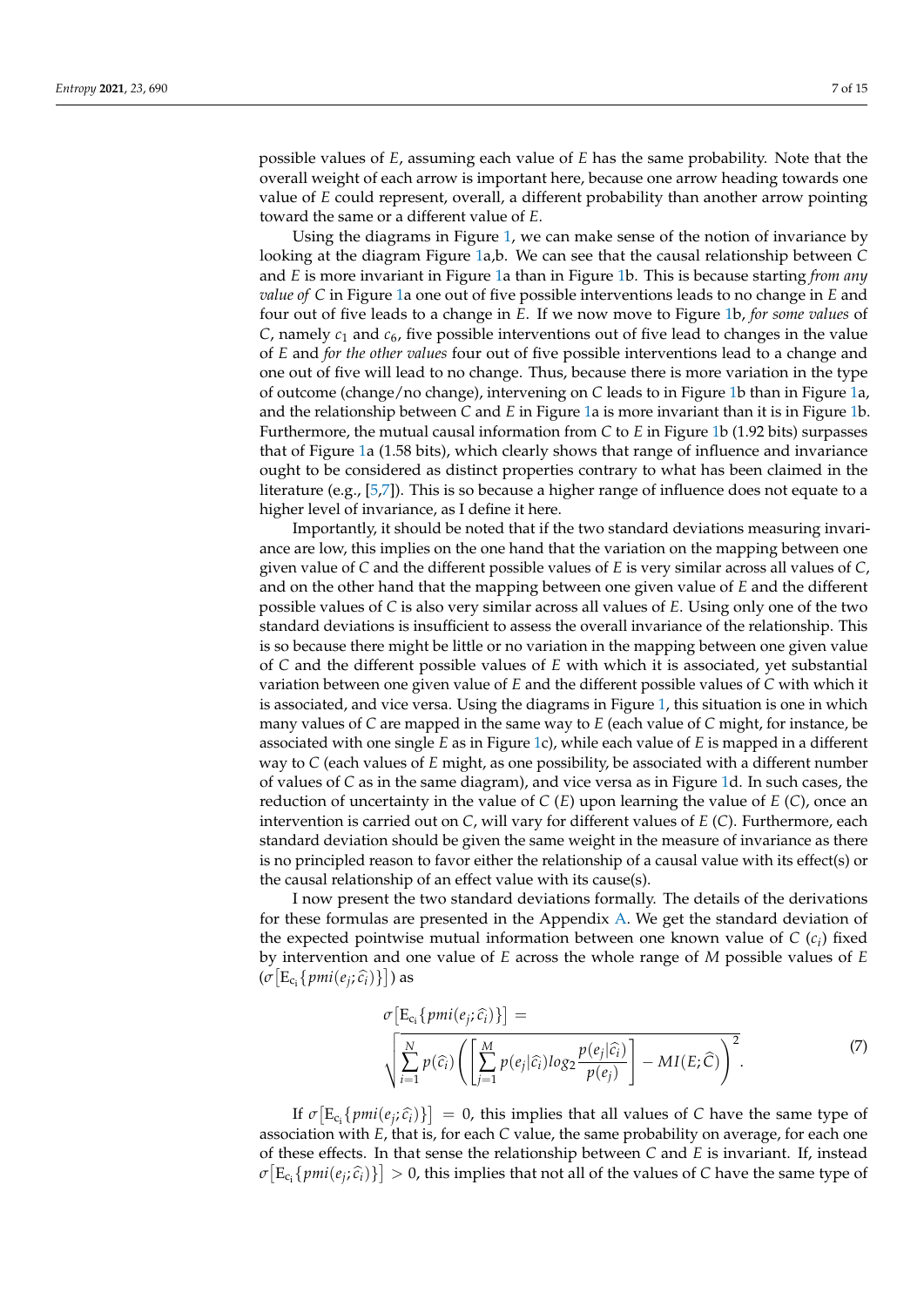association with *E*. The higher the value of the square root, the lower the invariance of the mapping between a given value of *C* and the values of *E*.

For the second standard deviation, expressly, the standard deviation of the expected pointwise mutual information between one known value of *E* (*e<sup>j</sup>* ) and one value of *C* fixed by intervention across the whole range of *N* possible values of *C* ( $\sigma$   $\left[$   $\mathbb{E}_{e_j}$  { $pmi$ ( $e_j$ ;  $\hat{c}_i$ )} $\right]$ ), we get

$$
\sigma \left[ E_{e_j} \{ pmi(e_j; \hat{c}_i) \} \right] =
$$
\n
$$
\sqrt{\sum_{j=1}^{M} p(e_j) \left( \left[ \sum_{i=1}^{N} p(\hat{c}_i | e_j) \log_2 \frac{p(\hat{c}_i | e_j)}{p(\hat{c}_i)} \right] - MI(E; \hat{C}) \right)^2}.
$$
\n(8)

<span id="page-7-0"></span>Using the same prior reasoning, if  $\sigma \left[ E_{e_j} \{ \text{pmi}(e_j; \hat{c}_i) \} \right] = 0$ , this implies that all the values of *E* have the same type of association with *C*. In that second sense the relationship between *C* and *E* is invariant. If now  $\sigma \left[ E_{e_j} \{ \rho m i(e_j; \hat{c}_i) \} \right] > 0$ , this implies that not all of the values of *E* have the same type of association with *C*. As before, the greater the value of this standard deviation, the less invariant the relationship becomes.

With these two formulas in place, we can now characterize Woodward-invariance in information-theoretic terms as the mean between the standard deviations of Equation [\(7\)](#page-6-0) and that of Equation [\(8\)](#page-7-0), so that

<span id="page-7-1"></span>
$$
V(\widehat{C};E) = \frac{\sigma \big[E_{c_i} \{pmi(e_j;\widehat{c_i})\}\big] + \sigma \Big[E_{e_j} \{pmi(e_j;\widehat{c_i})\}\Big]}{2},\tag{9}
$$

where  $V(\hat{C}; I)$  is an information-theoretic measure of Woodward-(in)variance from C to *E*. We can deduce from this measure if interpreted as Woodward-invariance, that is, if the relationship between *C* and *E* is bijective (maximally one-to-one specific), then it is maximally invariant when  $V(C; I) = 0$  bits (the inverse proposition is; however, not true). I should thus be clear that strictly speaking, the measure I propose is not a measure of *invariance, but rather a measure of variation, where a variation equal to 0 signifies a* maximally invariant relationship between *C* and *E*.

Note that the measure presented in Equation [\(9\)](#page-7-1) is only one possible informationtheoretic measure of Woodward-invariance. An alternative measure involves the use of a *normalized* version of pointwise mutual information. The normalized pointwise mutual information (*npmi*) between one value *i* of *C* fixed by intervention and one value *j* of *E* is defined as

<span id="page-7-2"></span>
$$
npmi(e_j; \widehat{c_i}) = \frac{pmi(e_j; \widehat{c_i})}{h(e_j, \widehat{c_i})} = \frac{log_2 \frac{p(e_j|\widehat{c_i})}{p(e_j)}}{-log_2(p(e_j, \widehat{c_i}))},
$$
(10)

where  $h(e_j, \hat{c}_i) = -log_2(p(e_j, \hat{c}_i))$  is the joint self-information of  $e_j$  and  $\hat{c}_i$ . Equation [\(10\)](#page-7-2) is simply the pointuise mutual information between these two values divided by the joint simply the pointwise mutual information between these two values divided by the joint self-information of the two events.

Using the normalised pointwise mutual information, we can derive two equations similar to Equations  $(7)$  and  $(8)$ , as

$$
\sigma\left[E_{c_i}\{npmi(e_j;\hat{c}_i)\}\right] = \sqrt{\sum_{i=1}^{N}p(\hat{c}_i)\left(\left[\sum_{j=1}^{M}1-\frac{\log_2(p(e_j))}{\log_2(p(e_j|\hat{c}_i))}\right]-\frac{MI(E;\hat{C})}{H(E,\hat{C})}\right)^2},\tag{11}
$$

<span id="page-7-3"></span>and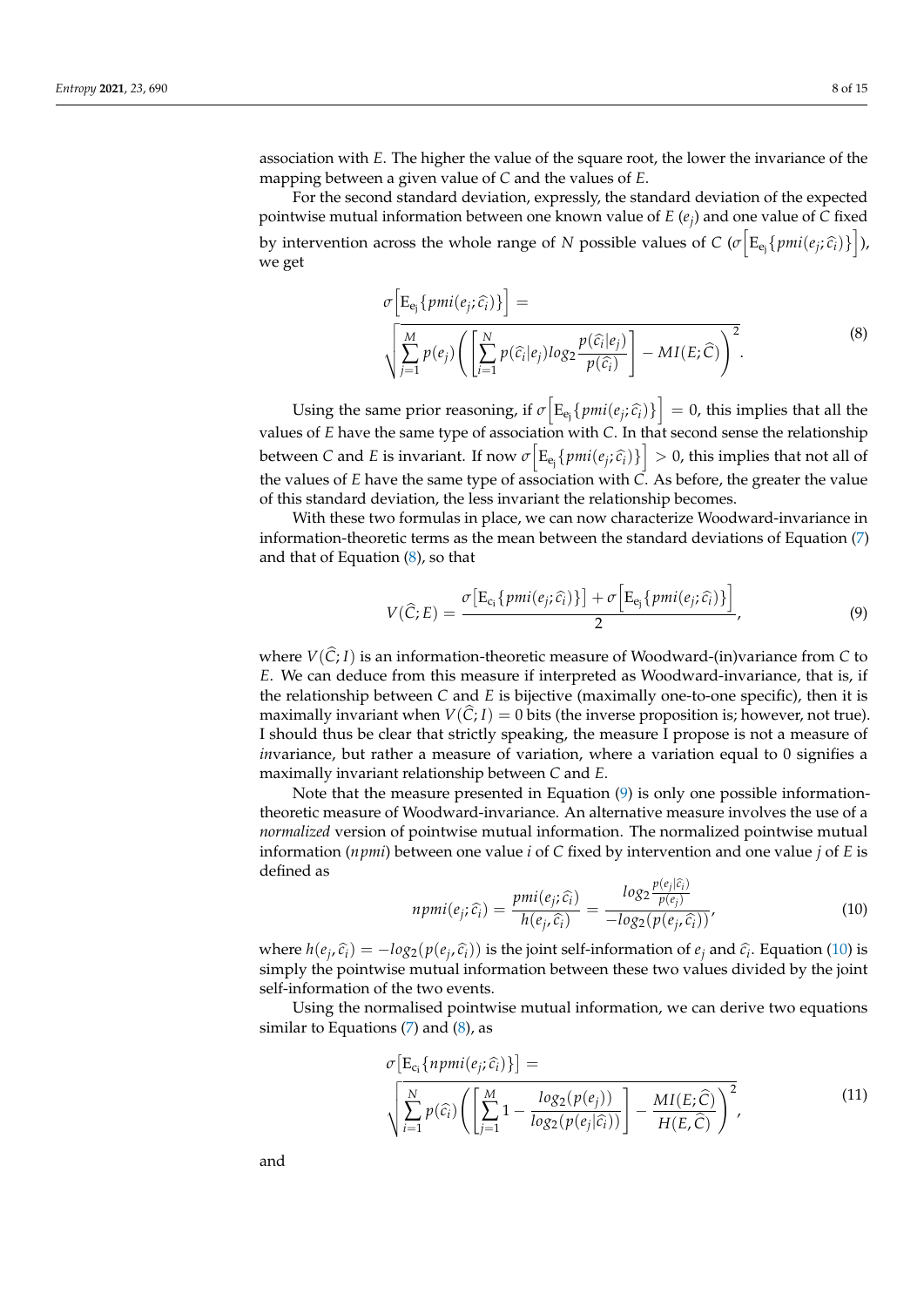$$
\sigma\Big[E_{e_j}\lbrace pmi(e_j;\hat{c}_i)\rbrace\Big] = \sqrt{\sum_{j=1}^{M} p(e_j) \left(\left[\sum_{i=1}^{N} 1 - \frac{\log_2(p(\hat{c}_i))}{\log_2(p(\hat{c}_i|e_j))}\right] - \frac{MI(E;\hat{C})}{H(E,\hat{C})}\right)^2},
$$
\n(12)

<span id="page-8-2"></span>respectively. This leads to the following normalized version of Equation [\(9\)](#page-7-1) as

<span id="page-8-1"></span>
$$
V_n(\widehat{C};E) = \frac{\sigma \big[E_{c_i}\{npmi(e_j;\widehat{c_i})\}\big] + \sigma \big[E_{e_j}\{npmi(e_j;\widehat{c_i})\}\big]}{2}.
$$
 (13)

The details of the derivations are presented in Appendix [B.](#page-13-12)

The main difference between the normalized version of Woodward's invariance measure and the version presented in Equation [\(9\)](#page-7-1) is that the normalized version discounts variation resulting from variations in the self-information of  $e_j$  and  $\hat{c}_i$ , conditioned on *C*<br>and variation in the self-information of  $e_k$  and  $\hat{c}_k$  conditioned on *F*. If such differences and variation in the self-information of  $e_j$  and  $\hat{c}_i$ , conditioned on *E*. If such differences exist, dividing the conditional pointwise mutual information of a pair by its corresponding conditional joint self-information will permit us to discount the measure of invariance due to the variation(s) in joint self-information. Thus, provided the causal relationship, in and of itself, has values of joint self-information which are unequal for each pair of *C* and *E* conditioned on *C*, and/or unequal for each pair of *C* and *E* conditioned on *E*, the normalized measure eliminates any variance that does not originate from the relationship itself, but from the fact it is measured in a particular population in which there is some variation in at least one of the two conditional joint probability distributions of pairs of values (measured by the self-information of these two values).

However, it would be a mistake to claim that the normalized version of the measure is superior to the non-normalized one, because it might be a property of the causal relationship that conditional joint self-information differs for one pair of values in contrast with the others. Applying the normalized version of the measure in those cases would produce a lower estimate, implying a higher Woodward-invariance for the relationship than what it actually is. The problem of characterizing causal relationships when the distribution of variables is not uniform is not restricted to measures of invariance.

Another difference between the two measures worth mentioning is that the normalized version does not give an estimate in bits, but is a ratio. Using a ratio instead of an absolute measure might be appropriate for some purposes but not others.

Overall, the two measures have distinct strengths and weaknesses. In light of the difference between the two measures, a complete characterization of Woodward's invariance with a single information-theoretic measure looks to be impossible. As we will see in the last section, further complications arise when we introduce non-nominal variables. Nevertheless, the two measures are useful in characterizing desirable properties of causal relationships that can be related to invariance. In the next section, I provide an example that demonstrates this.

## <span id="page-8-0"></span>**4. Example**

Suppose one wants to characterize the invariance of the relationship between certain alleles of a gene *G*1 and hair curliness in humans. A number of genes, such as *EDAR*, *FGFR*2 and *TCHH* have been associated with hair curliness in different populations (e.g., [\[29–](#page-14-16)[31\]](#page-14-17)). Although recent studies classify human hair in eight types [\[32](#page-14-18)[,33\]](#page-14-19) distinguished by several parameters of the curliness of the hair, the traditional separation of hair curliness in the following four types remains: 'straight', 'wavy', 'curly', and 'kinky'.

Suppose that one establishes that, in a given population, six alleles of *G*1 are associated with three of the four types of hair (*straight*, *wavy*, and *curly*). I assume here that the association between gene variants and hair phenotype is causal. Suppose now that the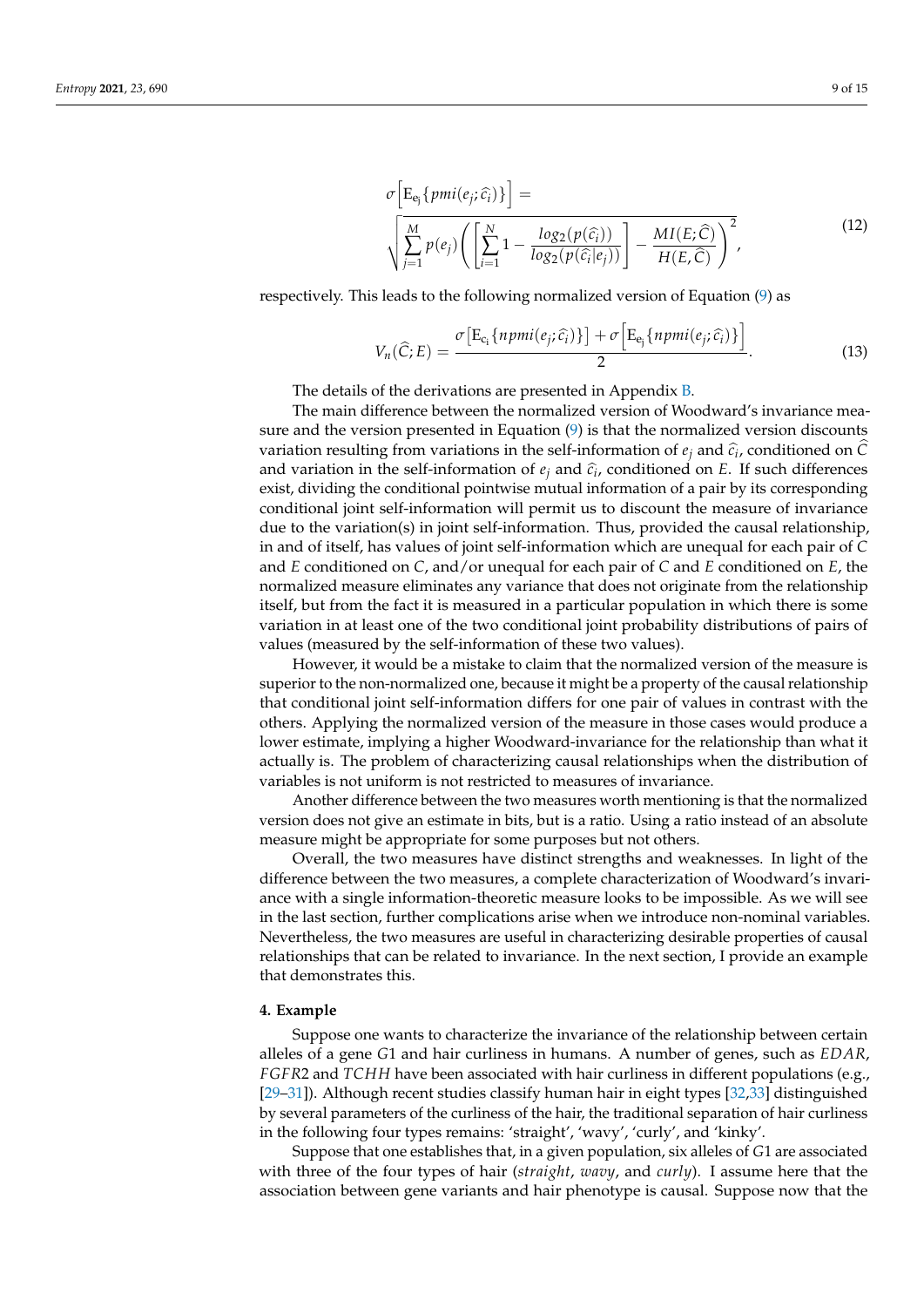pattern of association follows exactly the causal diagram (a) presented in Figure [1,](#page-5-0) so that each allele *g1a*, ..., *g1<sup>f</sup>* replaces *c*1, ..., *c*6, respectively, and that each phenotype *straight*, *wavy*, and *curly* replaces *e*1, *e*2, and *e*<sup>3</sup> with the same probability, respectively. This is, of course, an unrealistic example, but it serves to illustrate how the measure of invariance presented in the previous section could be employed in a real case. Given the causal diagram (a), we can thus establish that the range of influence of *G* on hair curliness is 1.58 bits using the formulas presented in Equation [\(3\)](#page-3-0) or Equation [\(6\)](#page-3-2). Using now the measure of Woodward's (in)variance proposed in Equation [\(9\)](#page-7-1), we find, 0 bit. This is because the pointwise mutual causal information between one allele fixed by intervention and hair phenotype, knowing the allele, is always 1.58 bits of information across the six alleles. Similarly, the pointwise mutual causal information between one hair phenotype and one allele fixed by intervention, knowing the hair phenotype is always 1.58 bits across the three hair phenotypes. Thus, overall, for a given allele (a given state of hair phenotype), there is no variation in the number of states and weight for each state of hair phenotype (alleles) it is associated with. An allele is always associated with a single state of hair phenotype, while a state of hair phenotype is always associated with two different alleles. Note here that because the two types of conditional joint self-information are the same for all pairs, the normalized version of the measure would yield the same answer (modulo the fact it would be a ratio and not an absolute measure in bits).

Suppose now that we identify a second gene *G*2, homologous to *G*1, which also has six different alleles associated with the phenotype hair type, but this time according to the causal diagram (b) presented in Figure [1](#page-5-0) with *e*<sup>4</sup> corresponding to the hair phenotype *kinky,* so that each allele  $(g2_a, ..., g2_f)$  replaces ( $c_1, ..., c_6$ ) respectively, and that each phenotype (*straight*, *wavy*, *curly*, and *kinky*) replaces (*e*1, *e*2, *e*3, and *e*4) respectively with the same probability. If we calculate now the range of influence of *G*2 on hair curliness, we obtain 1.92 bits using the formulas presented in Equation [\(3\)](#page-3-0) or Equation [\(6\)](#page-3-2). A measure of Woodward's (in)variance proposed in Equation [\(9\)](#page-7-1), gives in this case 0.91 bits of information, which implies a lower invariance than between *G*1 and hair phenotype. This can be explained by the fact that although each allele is associated with a single hair phenotype, each hair phenotype is not associated with the same number of alleles across the whole state space of hair type. The types *straight* and *kinky* are associated with a single allele, while the types *wavy* and *curly* are associated with two alleles, respectively.

With this measure of invariance in hand, we could conclude that although *G*2 has a larger range of influence than *G*1 on hair curliness, the causal relationship between *G*2 and hair phenotype is nevertheless less invariant than it is between *G*1 and hair phenotype. Of particular importance, we could see that some alleles are associated with a single phenotype while others are associated with two, an observation that may suggest that the causal relationship between *G*2 and hair type involves two underlying mechanisms involving the allele and the phenotypic outcome. One mechanism would operate with some alleles (*g2<sup>a</sup>* and *g2<sup>f</sup>* ) while another would operate with other alleles. This would represent a contrast with the relationship between *G*1 and hair phenotype, in which the most parsimonious interpretation of the measure is that a single underlying mechanism relates *G*1 and hair phenotype across the whole range of alleles. Of course, such an interpretation relies on a parsimony assumption and it may well be the case that the number of mechanisms involved for *G*1 is higher than for *G*2. However, assuming that the two genes are functionally similar (an assumption that could be justified by the fact that the two genes are homologous), in the absence of more information, there would be no particular reason to think so.

In the next section, I turn to invariance for causal relationships between non-nominal variables. I will not attempt to characterize formally what the Woodward-invariance for non-nominal variables amounts to, but merely show some important limitations of the information-theoretic approach I have proposed in those cases.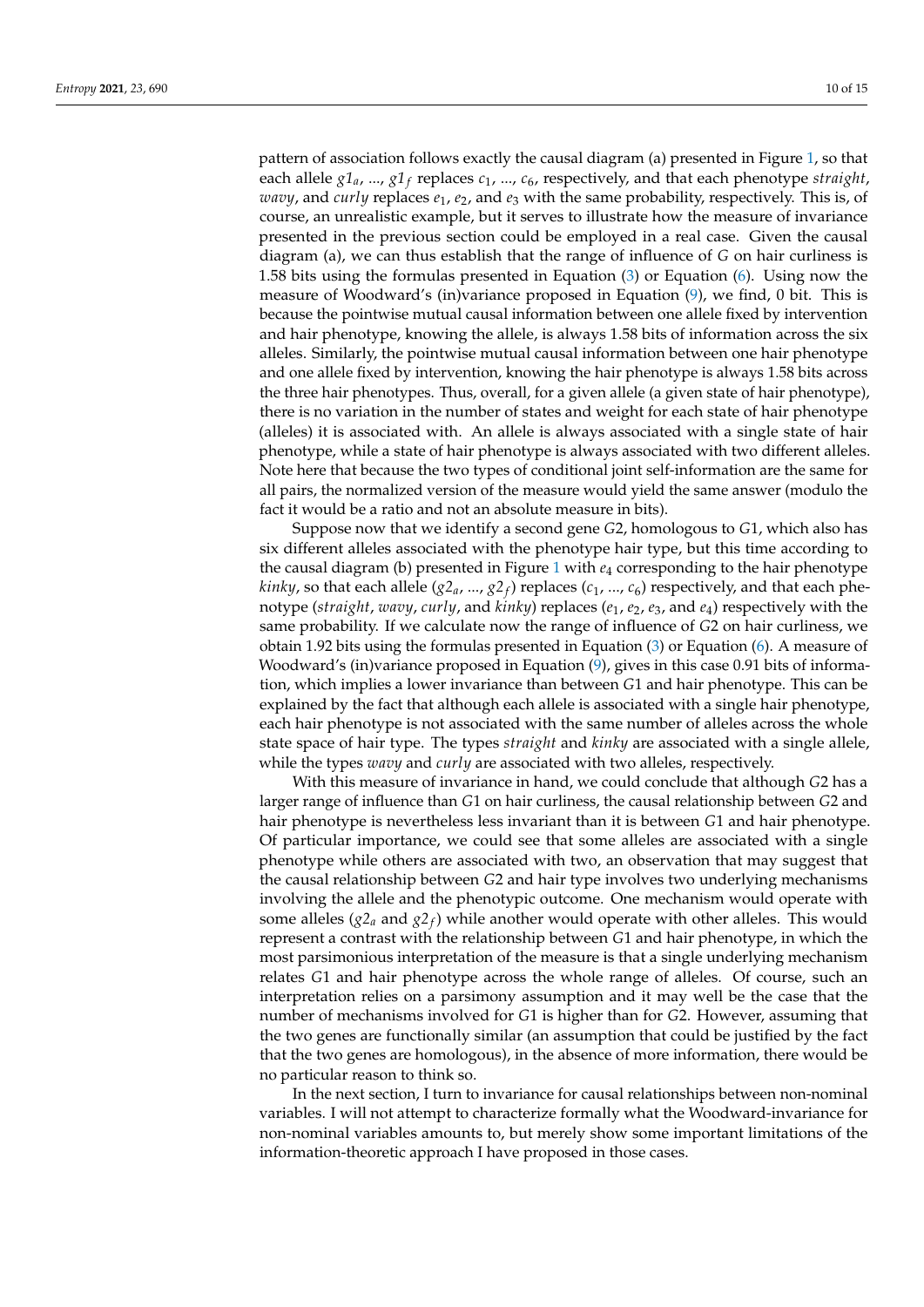## <span id="page-10-0"></span>**5. Invariance and Non-Nominal Variables**

I have supposed thus far that the variables involved in the causal relationship between *C* and *E* are nominal variables, that is, variables on which no arithmetic operations (such as addition and multiplication) can be performed. With nominal variables, by definition, each value of the variable is incommensurable with other values of the same variable. This means that a relationship between two nominal variables *C* and *E*, were it known, could not be represented as a function (and consequently can not be represented as the graph of this function), but only as a contingency table (i.e., a crosstab). For this reason, the only way by which the Woodward-invariance of a nominal causal relationship can be estimated is by using the information-theoretic measures provided in Equations [\(9\)](#page-7-1) and [\(13\)](#page-8-1).

In contrast to nominal variables, the values of ordinal variables, as their name suggests, can be ordered. However, as with nominal variables, no arithmetic operations can be performed on them. It is nevertheless *possible* to represent (with some loss of information) the relationship between two ordinal variables *C* and *E* as a function by associating the rank of each value of one variable with the mean rank of the other. Because of this property, it is possible to find cases in which the mapping between *C* and *E* values does not vary in terms of point-wise mutual information, but instead varies with respect to other properties of the mapping such as the difference in mean rank between *C* and *E* for each value of *C* (or *E*), its variance, or any other moment of the variable's distribution.

Yet, information theory does not permit us to assess these differences. In fact, considering the value of a variable, its particular rank and the particular ranks of the values of another variable with which it is associated, is part of the semantic content of information. Shannon's information theory characterizes information at the syntactic level. It characterizes the relation between the information contained in two or more variables, not the meaning (or semantic content) of this information [\[34\]](#page-14-20). For instance, the mapping between two variables and the information-theoretic measure we can subsequently draw is a characterization of information at the syntactic level. Assuming for ease of exposition that the mapping is bijective, the only other property of the relationship that may vary with two ordinal variables is the particular rank of *E* to which each value of *C* is assigned. The rank of a variable's particular value is part of the semantic content of this variable. Because it is part of its semantic content, any difference in this property between different causal relationships will not be captured by the measure obtained from Equation [\(9\)](#page-7-1) (or Equation [\(13\)](#page-8-1)), which stems directly from Shannon's information theory.

To illustrate this point, suppose for example, that there is a bijective causal relationship between *C* "size of the settlement in which an individual lives" and *E* "reported level of happiness experienced by an individual." Interpreted causally, a bijective mapping implies that the reported level of happiness is fully determined by the type of settlement in which people live. Here again, the example is implausible, but I employ it to demonstrate potential and make a conceptual point. Assume the domain of *C* to be {*hamlet*, *village*, *town*, *city*, *metroplis*} and the codomain of *E* to be {*very happy*, *happy*, *neutral*, *unhappy*, *very unhappy*}. The ranking for *C* goes from 1 for the smallest type of settlement (*hamlet*) to 5 for the largest (*metropolis*), and the ranking for *E* goes from 1 for the lowest reported level of happiness to 5 for the highest. With five values for *C* and five values for *E*, there are 120 possible bijective mappings between *C* and *E*. For each one of these 120 possible bijective mappings (assuming equiprobability of *C* and *E* values), the measure proposed in Equation [\(9\)](#page-7-1) will be nil. Yet, despite this, the function of the ranking of *C* leading to a ranking of *E* might either be the same for the entire ranking of *C*, following, for example, the identity or inverse function, or different for some of or all the rankings of *C*.

In the first type of case, the Woodward-invariance of the relationship would be maximal. If the mapping function from the ranking of *C* to the ranking of *E* was, as one option, the identity function, the causal interpretation would be that living in a larger settlement is causing people in that settlement to report that they are happier. However, there is no reason to suppose that the function associating a rank of *C* to a rank of *E* is the same for all ranks of *C*. The mapping might, as another possibility, be the identity function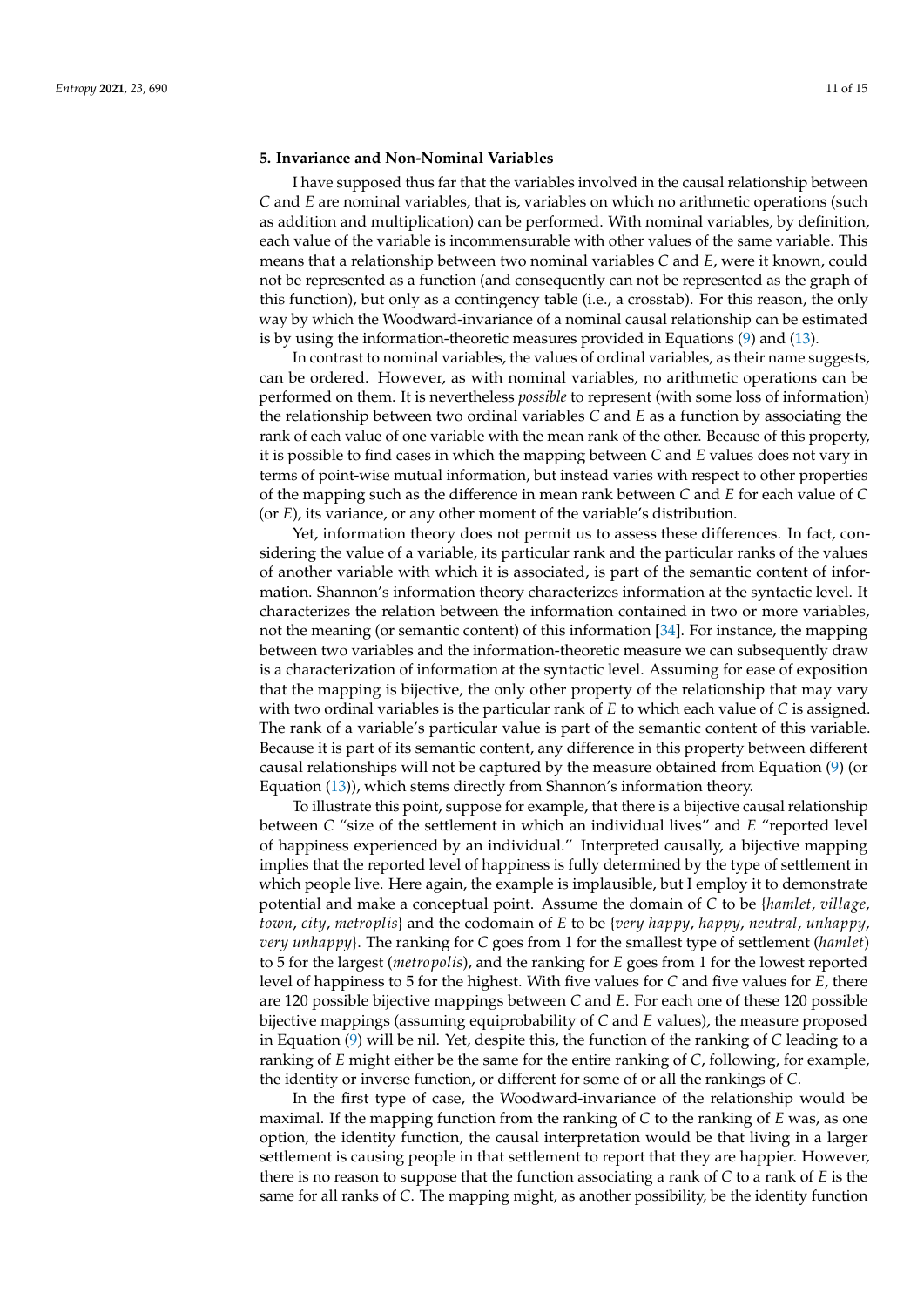for the ranking sub-domain {2, 3, 4} and the inverse function for the ranking sub-domain {1, 5} or any other combination of functions compatible with a bijective mapping. In this second type of case, there will be some variation in what function maps the ranking of *C* to the ranking *E* across the domain of the ranking of *C*, and for that reason the invariance of the relationship will be lower (just how much lower will depend on the number of functions involved in the relationship).

Moving now to discrete and continuous quantitative variables that have the same properties as ordinal variables and, furthermore, on which arithmetic operations can be performed, the very same limitations to measure Woodward-invariance using Equation [\(9\)](#page-7-1) or Equation [\(13\)](#page-8-1) will apply. The only difference between strictly ordinal and quantitative variables is that in the case of quantitative variables the relationship between *C* and *E* can be represented using the values of the two variables directly, rather than their ranks (we have more quantifiable semantic information than in the case of ordinal variables).

Before concluding, it should be noted that I have assumed here that for each value *C* the mapping function between *C* and *E* (or between the ranking on *C* and the ranking on *E* for strictly ordinal variables) is known. Yet, in practice, such functions are never known. This is ultimately linked to the curve-fitting problem which itself is related to the problem of induction [see [35\]](#page-14-21). Since such functions are never known, to establish causality, scientists must instead find the best fitting curve, assuming some constraints (such as parsimony) for a set of data points. Thus, for any set of data points, in practice, one and only one function is assumed to explain the mapping between *C* and *E* for all values of *C*. Since Woodward-invariance is concerned precisely with the number of functions that apply for a given causal relationship, using any curve fitting technique will imply that the invariance of the relationship is maximal. Characterizing precisely the invariance of a relationship with dimensions not captured by the information-theoretic measures proposed in Equations [\(9\)](#page-7-1) and [\(13\)](#page-8-1) (when the variables involved are ordinal), as well as pragmatically, will thus require finding some properties of fitting functions that are commensurable (presumably under some particular assumptions) with invariance.

By proposing the example of the causal relationship between the ordinal variables "size of the settlement in which an individual lives" and "level of happiness experienced by an individual" in which the identity function applies for some values and the function inverse for some other values, one can catch a glimpse of what such a commensurable property between the fitting of a single function and Woodward-invariance is. If we were to fit one single function between the rank of *C* and the rank of *E* in this case, the function would be a U-shaped one (i.e., nonlinear). This would suggest that nonlinearity could be an indicator of a low Woodward-invariance. That said, nonlinearity in and of itself cannot serve as a basis for characterizing invariance since many relationships are nonlinear (and might be highly invariant). A more promising avenue for a reliable indicator of Woodwardinvariance would be a unifying mechanism relating the two variables. The lack of a known unifying mechanism relating two variables associated with a nonlinear (fitted) relationship would in that case be an indicator of a low Woodward-invariance, since the relationship between the two variables would depend on a number of distinct mechanisms, each of which would perform different activities and produce different outcomes for different values of *C*.

Far from having characterized precisely what one can mean by causal invariance for ordinal and quantitative variables, I have at least paved the way for future work on the topic.

#### **6. Conclusions**

The aim of this paper was to provide precise measures that are faithful to the notion of Woodward-invariance. I first introduced the notion of mutual causal information proposed by Griffiths et al. [\[4\]](#page-13-3) and presented an alternative definition of it in terms of point-wise mutual information. I then proposed, starting from pointwise mutual information, two information-theoretic measures of Woodward-invariance, one of which is a normalized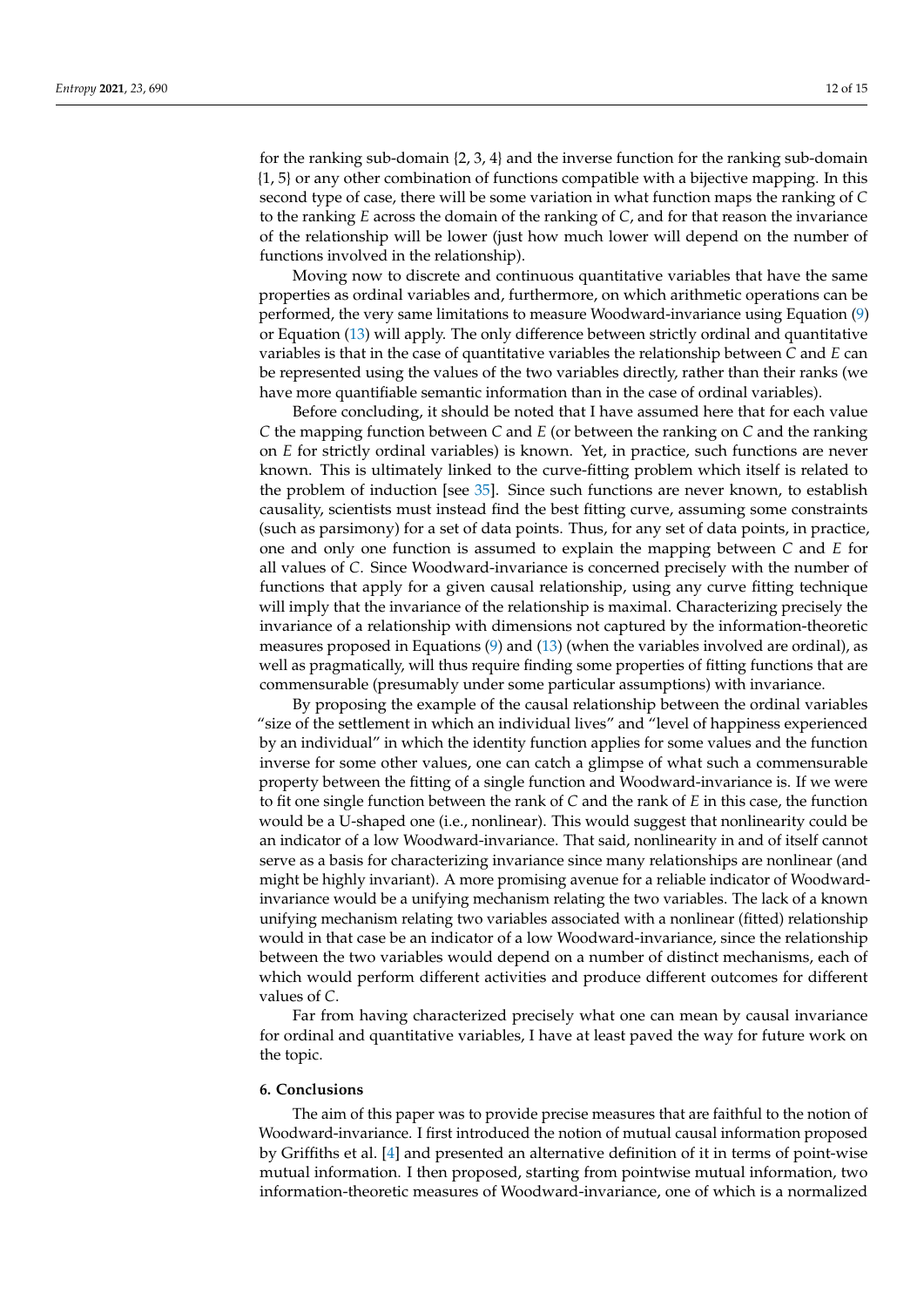version of the other. From there, I presented a simple example to illustrate how these measures could be useful. Finally, I argued that these measures can only fully characterize one aspect of what can be meant by 'invariance' following Woodward's treatment. In particular, I demonstrated that, for non-nominal variables, the characterization of the mapping between two variables necessarily involves considerations about the ranks of the variables for ordinal variables and the values for quantitative variables, which cannot be captured by the formalism of Shannon's information theory.

Given that there are some points of similarity between the notions of causal specificity, invariance, and stability, my considerations for non-nominal variables will apply to these notions as well.

**Funding:** This research received no external funding.

**Informed Consent Statement:** Not applicable

**Data Availability Statement:** Not applicable

**Acknowledgments:** I thank the Theory and Method in Biosciences group at the University of Sydney and in particular Arnaud Pocheville who provided valuable feedback on an earlier version of this manuscript. I also thank Marianne Mcallister who proofread the manuscript.

**Conflicts of Interest:** The author declares no conflict of interest.

#### <span id="page-12-0"></span>**Appendix A**

Using the  $do(.)$  operator, we start with the pointwise mutual causal information between one value *i* of *C* fixed by intervention and one value *j* of *E* which may be defined as

<span id="page-12-2"></span>
$$
pmi(e_j; \hat{c_i}) = \log_2 \frac{p(e_j|\hat{c_i})}{p(e_j)}.
$$
\n(A1)

We can then define the expected pointwise mutual information between one known value of *C* (*c<sup>i</sup>* ) fixed by intervention and one value of *E* across the whole range of *M* possible values of *E*. This leads to

$$
E_{c_i}\{pmi(e_j;\widehat{c_i})\} = \sum_{j=1}^{M} p(e_j|\widehat{c_i})log_2\frac{p(e_j|\widehat{c_i})}{p(e_j)}.
$$
 (A2)

We can then calculate the variance of  $E_{c_i} \{pmie_j; \hat{c}_i\}$  ( $Var[E_{c_i} \{pmie_j; \hat{c}_i\}]$ ). Since the expected value of  $E_{c_i}$ { $pmi$ ( $e_j$ ; $\hat{c_i}$ )} over the *N* possible values of *C* is simply the mutual caused information from *C* to *E* use have causal information from *C* to *E*, we have

$$
\operatorname{Var}\left[E_{c_i}\left\{pmi(e_j;\widehat{c}_i)\right\}\right] = \sum_{i=1}^{N} p(\widehat{c}_i) \left(\left[\sum_{j=1}^{M} p(e_j|\widehat{c}_i)log_2\frac{p(e_j|\widehat{c}_i)}{p(e_j)}\right] - MI(E;\widehat{C})\right)^2.
$$
\n(A3)

<span id="page-12-1"></span>Applying the square-root function to Equation  $(A3)$  results in the standard deviation of  $E_{c_i}$ { $pmi(e_j; \hat{c}_i)$ } ( $\sigma$ [ $E_{c_i}$ { $pmi(e_j; \hat{c}_i)$ }]) as Equation [\(7\)](#page-6-0).

To calculate the second standard deviation, we start from Equation [\(A1\)](#page-12-2) and then define the expected pointwise mutual information between one known value of *E* (*e<sup>j</sup>* ) and one value of *C* fixed by intervention across the whole range of *N* possible values of *C*  $(E_{e_j}\lbrace \textit{pmi}(e_j;\widehat{c_i})\rbrace)$ , which is

$$
E_{e_j}\{pmi(e_j;\widehat{c_i})\} = \sum_{j=1}^{M} p(e_j) \left[ \sum_{i=1}^{N} p(\widehat{c_i}|e_j) log_2 \frac{p(\widehat{c_i}|e_j)}{p(\widehat{c_i})} \right].
$$
 (A4)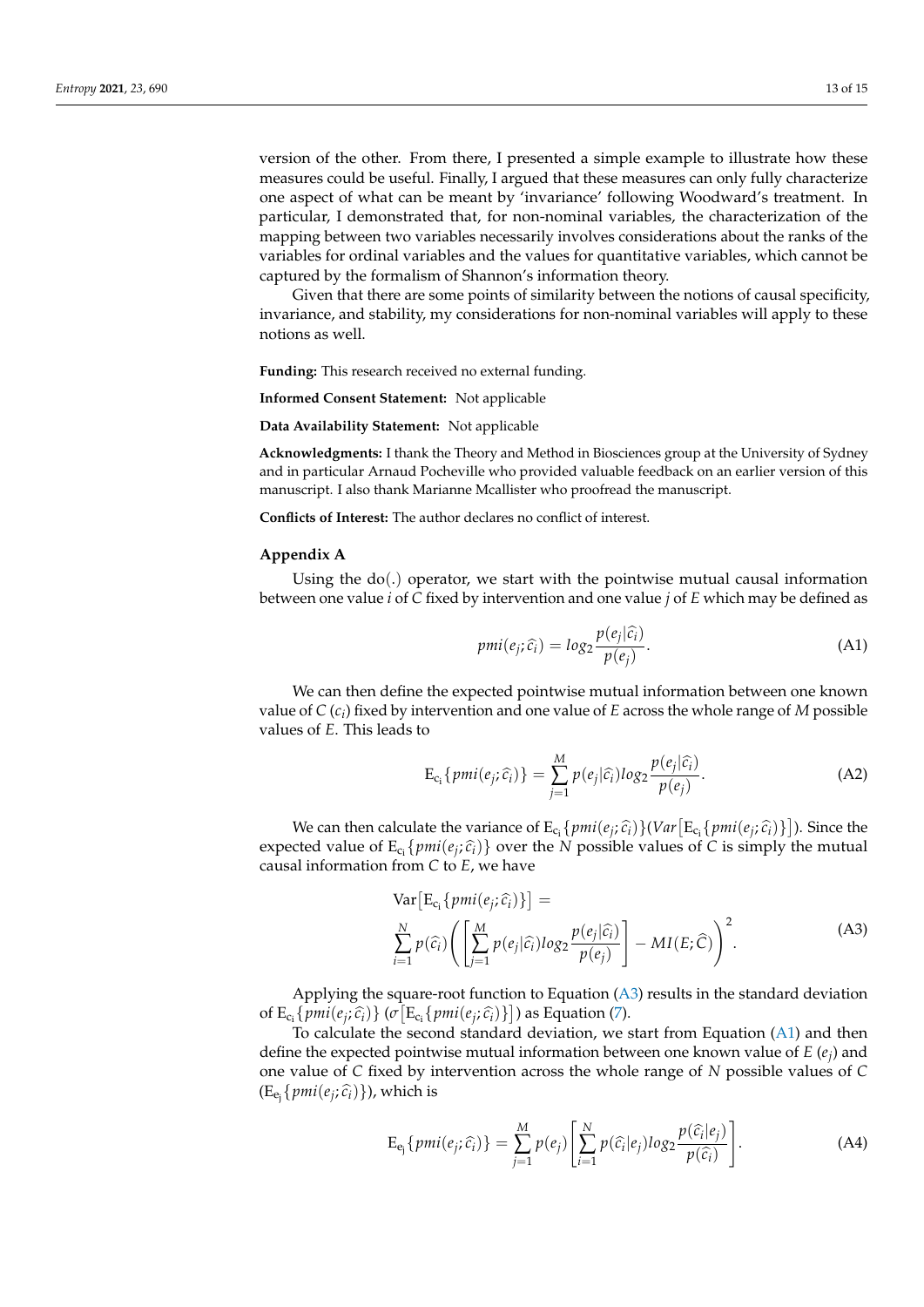From there we can calculate the variance of  $E_{e_j} \{ \text{pmi}(e_j; \hat{c}_i) \}$  (Var  $\left[ E_{e_j} \{ \text{pmi}(e_j; \hat{c}_i) \} \right]$ ). The expected value of  $E_{e_j}$  { $pmi(e_j; \hat{c}_i)$ } over the *M* possible values of *E* is simply the mutual caused information from *C* to *E*. We thus have causal information from *C* to *E*. We thus have

$$
\text{Var}\left[E_{\mathbf{e}_j}\{pmi(e_j;\hat{c}_i)\}\right] = \frac{M}{\sum_{j=1}^{M}p(e_j)\left(\left[\sum_{i=1}^{N}p(\hat{c}_i|e_j)log_2\frac{p(\hat{c}_i|e_j)}{p(\hat{c}_i)}\right] - MI(E;\hat{C})\right)^2}.
$$
\n(A5)

<span id="page-13-13"></span>Applying the square root function to Equation  $(A5)$  we get the standard deviation of  $E_{e_j} \{ \textit{pmi}(e_j; \hat{c_i}) \} \left( \sigma \left[ E_{e_j} \{ \textit{pmi}(e_j; \hat{c_i}) \} \right] \right)$  as Equation [\(8\)](#page-7-0).

Combining Equations [\(7\)](#page-6-0) and  $(8)$ , we get Equation  $(9)$ .

## <span id="page-13-12"></span>**Appendix B**

We start from the normalized pointwise mutual causal information from  $c_i$  to  $e_j$  in Equation [\(10\)](#page-7-2).

Using a reasoning similar to the one used with the non-normalized version of Woodwardinvariance in Appendix A, *mutatis mutandis*, we first calculate the normalized version of the standard deviations of Equations [\(7\)](#page-6-0) and [\(8\)](#page-7-0). In the case of Equation [\(7\)](#page-6-0), this leads to

$$
\sigma\left[\mathbf{E}_{\mathbf{c}_{i}}\{npmi(e_{j};\widehat{c}_{i})\}\right] = \sqrt{\sum_{i=1}^{N}p(\widehat{c}_{i})\left(\sum_{j=1}^{M}\frac{p(e_{j}|\widehat{c}_{i})log_{2}\frac{p(e_{j}|\widehat{c}_{i})}{p(e_{j})}}{p(e_{j},\widehat{c}_{i}|\widehat{c}_{i})log_{2}(p(e_{j},\widehat{c}_{i}|\widehat{c}_{i}))}\right)^{2}}
$$
(A6)

where,  $p(e_j, \hat{c}_i | \hat{c}_i) \log_2(p(e_j, \hat{c}_i | \hat{c}_i))$  is the joint-self entropy of the pair  $\hat{c}_i, e_j$ , conditioned on  $\hat{c}_i$ , *H*(*E*, *C*) is the joint entropy between *C* to which the value has been set by intervention<br>and *E*, that is the expected joint self information for all pescible pairs of  $\hat{C}$  and *E*. The joint and  $E$ , that is the expected joint self-information for all possible pairs of  $\hat{C}$  and  $E$ . The joint entropy of a pair of variables is simply the Shannon entropy of two variables instead of one. Since  $p(e_j, \hat{c}_i | \hat{c}_i) = p(e_j | \hat{c}_i)$  this simplifies into Equation [\(11\)](#page-7-3).

Following the same steps, we reach the normalized version of Equation [\(8\)](#page-7-0) as Equation [\(12\)](#page-8-2).

These two equations, once combined, lead to the normalized version of Equation [\(9\)](#page-7-1) as Equation [\(13\)](#page-8-1).

#### **References**

- <span id="page-13-0"></span>1. Bourrat, P. Variation of Information as a Measure of One-to-One Causal Specificity. *Eur. J. Philos. Sci.* **2019**, *9*, 11, doi[:10.1007/s13194-018-0224-6.](https://doi.org/10.1007/s13194-018-0224-6)
- <span id="page-13-1"></span>2. Woodward, J. *Making Things Happen: A Theory of Causal Explanation*; Oxford University Press: New York, NY, USA, 2003.
- <span id="page-13-3"></span><span id="page-13-2"></span>3. Woodward, J. Causation in Biology: Stability, Specificity, and the Choice of Levels of Explanation. *Biol. Philos.* **2010**, *25*, 287–318. 4. Griffiths, P.E.; Pocheville, A.; Calcott, B.; Stotz, K.; Kim, H.; Knight, R. Measuring Causal Specificity. *Philos. Sci.* **2015**, *82*, 529–555, doi[:10.1086/682914.](https://doi.org/10.1086/682914)
- <span id="page-13-4"></span>5. Pocheville, A.; Griffiths, P.E.; Stotz, K. Comparing Causes – an Information-Theoretic Approach to Specificity, Proportionality and Stability. In *Proceedings of the 15th Congress of Logic, Methodology and Philosophy of Science*, Helsinki, Finland, 3–10 August 2015; Leitgeb, H., Niiniluoto, I., Sober, E., Seppälä, P., Eds.; College Publications: London, UK, 2015; pp. 260–275.
- <span id="page-13-5"></span>6. Woodward, J. Explanation and Invariance in the Special Sciences. *Br. J. Philos. Sci.* **2000**, *51*, 197–254.
- <span id="page-13-6"></span>7. Weber, M. The Central Dogma as a Thesis of Causal Specificity. *Hist. Philos. Life Sci.* **2006**, *28*, 595–609.
- <span id="page-13-7"></span>8. Waters, C.K. Causes That Make a Difference. *J. Philos.* **2007**, *104*, 551–579.
- <span id="page-13-8"></span>9. Lean, O.M. Binding Specificity and Causal Selection in Drug Design. *Philos. Sci.* **2020**, *87*, 70–90, doi[:10.1086/706093.](https://doi.org/10.1086/706093)
- <span id="page-13-9"></span>10. Bourrat, P. Causation and Single Nucleotide Polymorphism Heritability. *Philos. Sci.* **2020**, *87*, 1073–1083, doi[:10.1086/710517.](https://doi.org/10.1086/710517)
- <span id="page-13-10"></span>11. Griffiths, P.E.; Stotz, K. *Genetics and Philosophy: An Introduction*; Cambridge University Press: New York, NY, USA, 2013.
- <span id="page-13-11"></span>12. Weber, M. Causal Selection versus Causal Parity in Biology: Relevant Counterfactuals and Biologically Normal Interventions. In *Philosophical Perspectives on Causal Reasoning in Biology*; Waters, C.K., Woodward, J., Eds.; Number XXI in Minnesota Studies in Philosophy of Science, University of Minnesota Press: Minneapolis, MN, USA, in press.